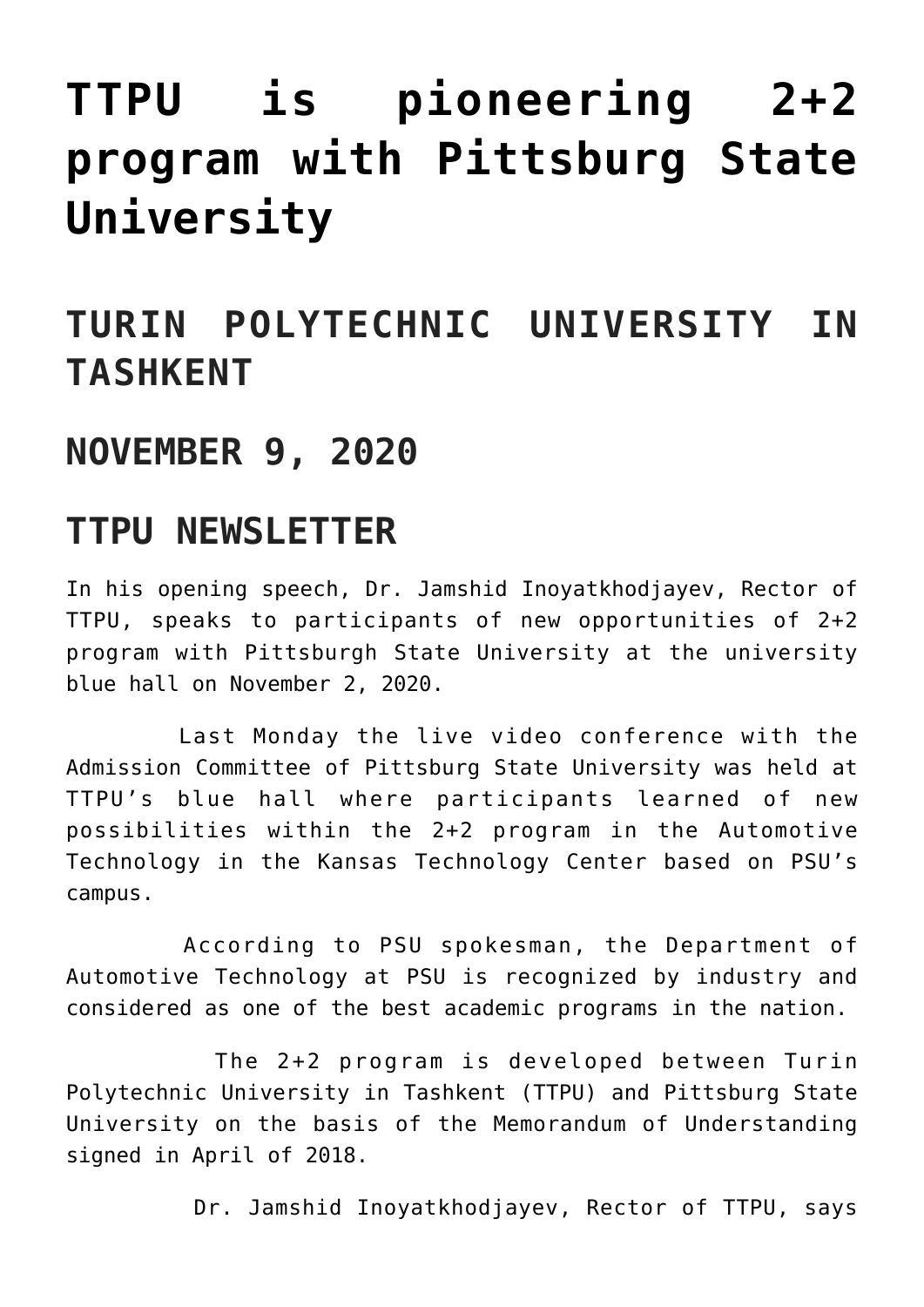that a cohort of TTPU students will be selected to attend Pittsburg State University, Kansas, to continue their undergraduate studies in the field of computer engineering, automative engineering, construction management. Moreover, at PSU our students may even have far more choices in their field of study and practical training as the one of the advantages of the 2+2 program.

 Nevertheless, in light of the current situation in the world, Dr. Inoyatkhodjayev says, "Our students are very excited with the 2+2 program, but we are concerned with travel difficulties and uncertainties due to Covid-19 pandemic. I agree with the fact that the world has not recovered from the pandemic crisis, but we are hopeful and planning to send our kids to Pittsburg State University the next fall semester."

WHAT DO WE KNOW ABOUT PITTSBURG STATE UNIVERSITY?



*The Automotive Technology program is over 100 years old, beginning before 1915.*